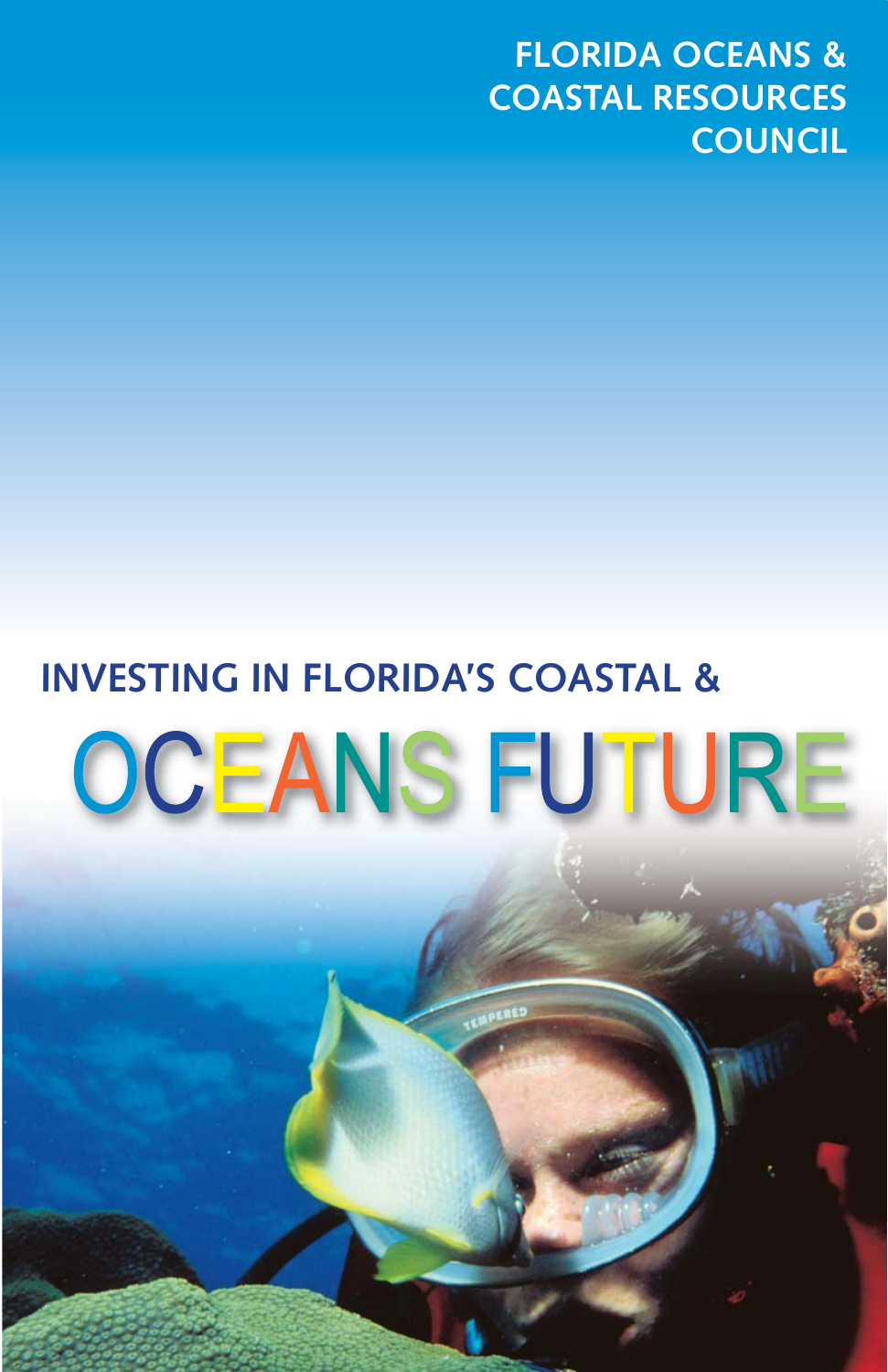

## **Introduction**

Florida is the only continental state largely surrounded by coastal seas and oceans. Our waters define our borders and our quality of life. Now, more than ever before, Floridians recognize how individual and regional decisions can impact the oceans as a whole. By sharing our collective resources - the best available science, the expertise of hundreds of scientists and resource managers and our collective commitment – we can better protect the health of our complex ecosystems and secure an underwater legacy for future generations.

Florida's economy and population are growing daily. Protecting Florida's marine resources, today and tomorrow, requires accurate assessment, continuous monitoring and real-time ability to predict changes to the physical, chemical, biological, geological and socioeconomic components of our marine ecosystems. It also requires a fully-integrated information handling system to allow resource managers to use current and future data in decision making.

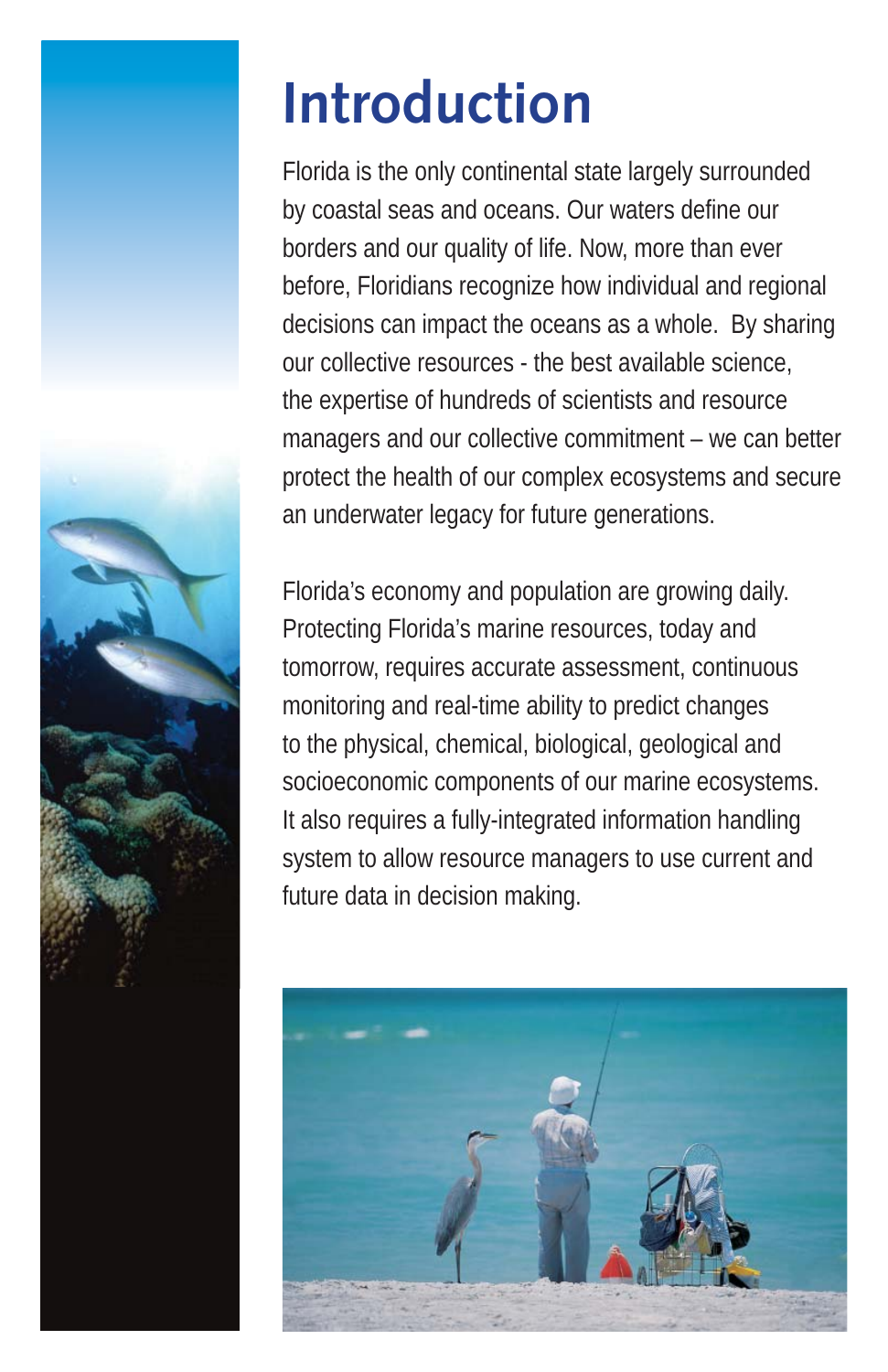#### *Florida's economy is heavily dependent on its oceans and shoreline:*

- Florida's shoreline Gross State Product (GSP) is more than \$402 billion, two and a half times the nearly \$160 billion of its' inland economy.
- Ocean tourism and recreation for the next decade is projected to grow by 73 percent, creating more than 268,000 new jobs.
- Florida's coastal counties increased employment by 31 percent, wages by 48 percent and the GSP by 63 percent.
- Florida's GSP for transportation and recreation is one of the top five in the nation, a significant influence on the ocean economy.

Florida's recreational and commercial fishing industries inject more than \$8 billion into local communities around the state.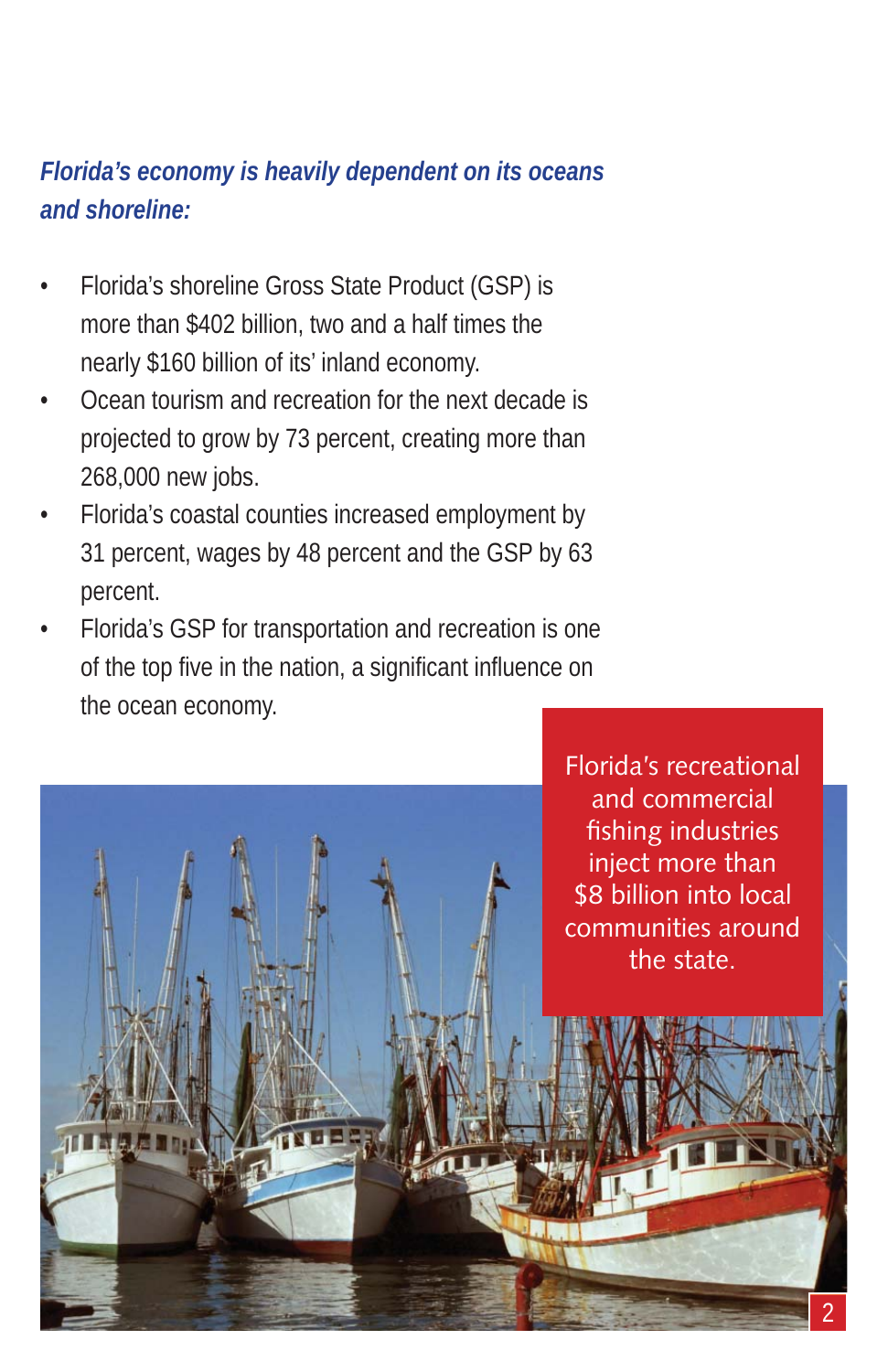### **The Future...**

Florida's goal is to conserve our ocean and coastal resources while generating economic benefits from their use. Achieving success relies on using creative public and private partnerships, pursuing opportunities to leverage funds, involving our universities and research laboratories and coordinating our efforts with local, state and federal agencies.

#### **Water Quality**

With an economy driven by our environment, maintaining water quality to support coral reefs, grass beds, fishing and beach activities must be a high priority.

#### *Water Quality Research Priorities:*

- 1. Real-time statewide data that quides water quality management, navigation and hazard response, and marine resource management.
- 2. Monitoring that relates nutrients and living resources to human activities, provides cost effective resource management programs to improve water quality and protect human health.
- 3. Harmful algal bloom research to protect tourism, commercial and recreational fisheries and inform watershed management for betterocean health.



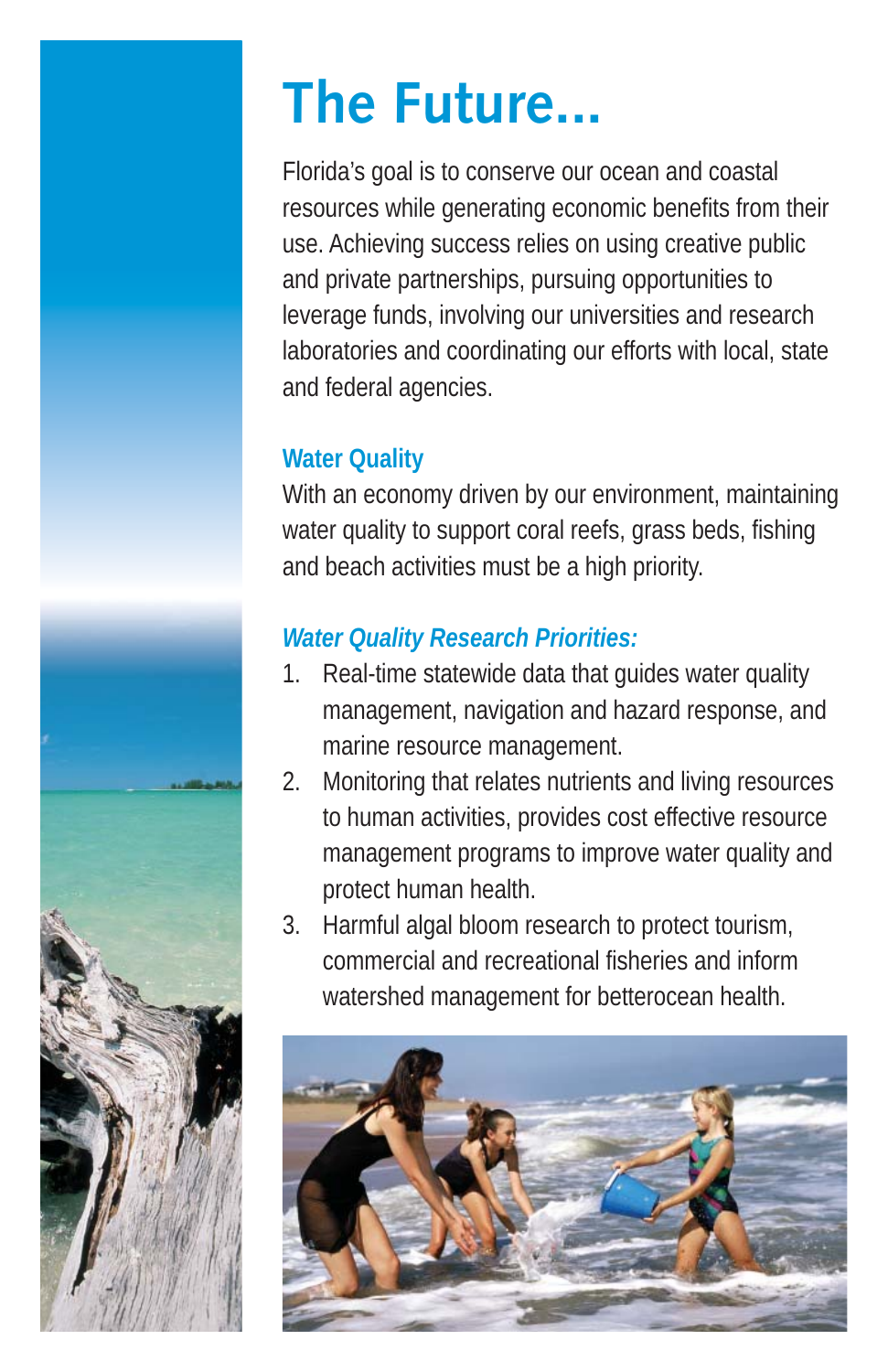#### **Ocean and Coastal Ecosystems**

Florida's beaches and near shore coastal waters draw more than 33 million tourists to Florida each year, contributing more than \$56 billion and more than 900,000 jobs to the economy. Having a comprehensive understanding of our marine ecosystem through the use of reliable baseline information is critical to supporting management decisions.

#### *Ocean and Coastal Ecosystems Research Priorities:*

- 1. Map and characterize the seafloor and coast including the distribution and abundance patterns of coastal marine organisms.
- 2. Measure natural and manmade habitat loss and associated economic impacts.
- 3. Understand linkages between ocean and coastal habitats and the living marine resources that they support.
- 4. Evaluate, improve and implement effective strategies for protecting and restoring ocean and coastal habitats.

The mangrove community plays an important role in Florida's ecosystem, serving as feeding, breeding, and nursery grounds for a variety of fish, birds and other wildlife.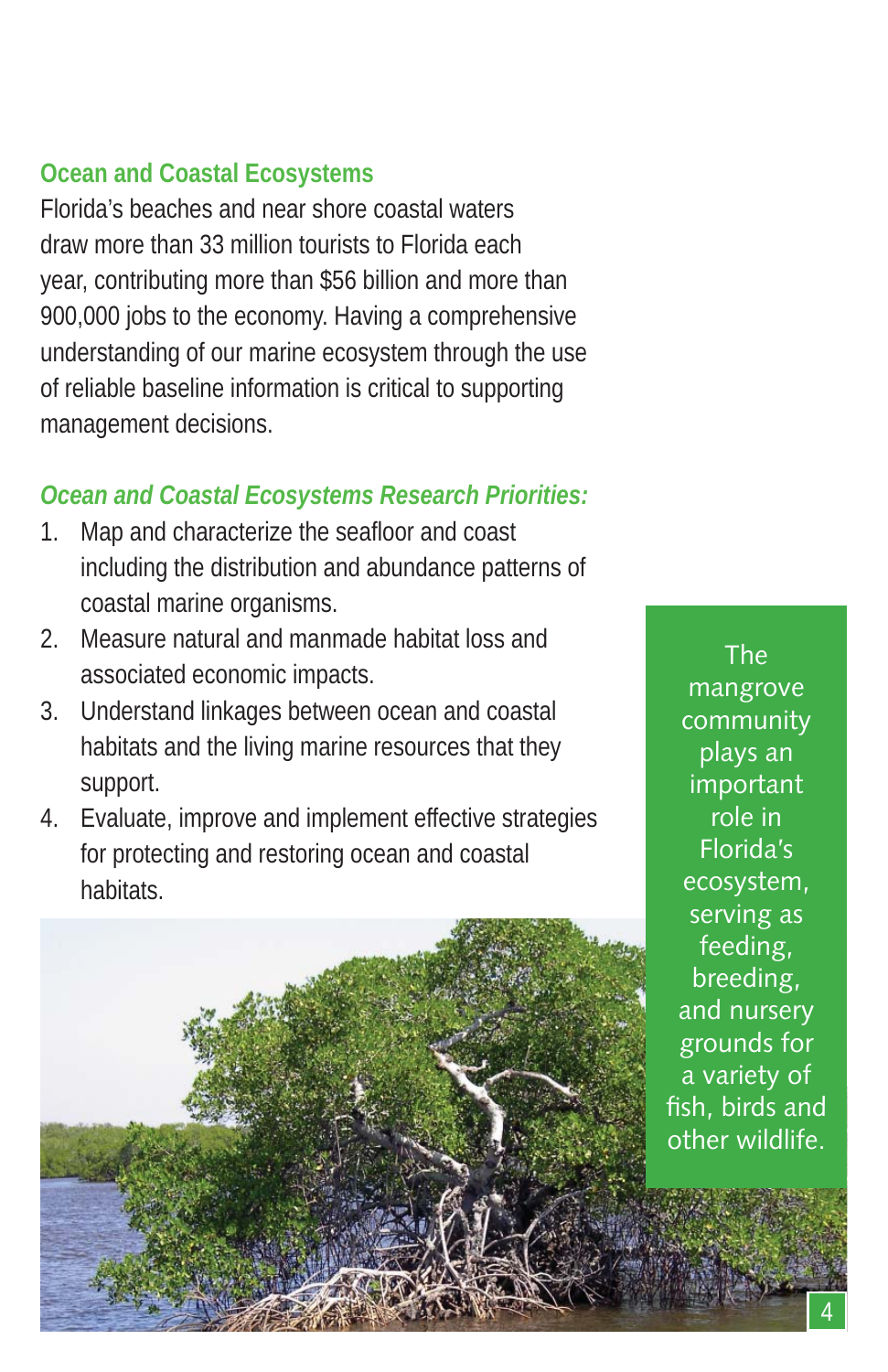



#### **Tools and Technology**

Fulfilling Florida's need to observe and predict environmental change and the response of its coastal waters will require two components.

#### *Tools and Technology Research Priorities:*

- 1. Integrated Coastal and Ocean Observing Systems: a mix of in-water platforms and buoys, shipboard surveys and remote sensing is required for continuous monitoring of water quality and status of marine resources. The goal is to create an interdisciplinary observing system that spans from the outer shelf to coastal estuaries and rivers.
- 2. Integrated Data Management and Prediction: coordinated collection, handling, quality control, sharing and interpretation of research and monitoring data are critical to improving the state's resource management. Centralized coordination of model development to provide prediction, web distribution of predictions and real-time web-based information are needed to accommodate management decisions.

Florida is the only state mostly surrounded by two oceans -- the sparkling turquoise waters of the Gulf of Mexico and the deep azure waters of the Atlantic Ocean, home to the third largest coral reef system in the world.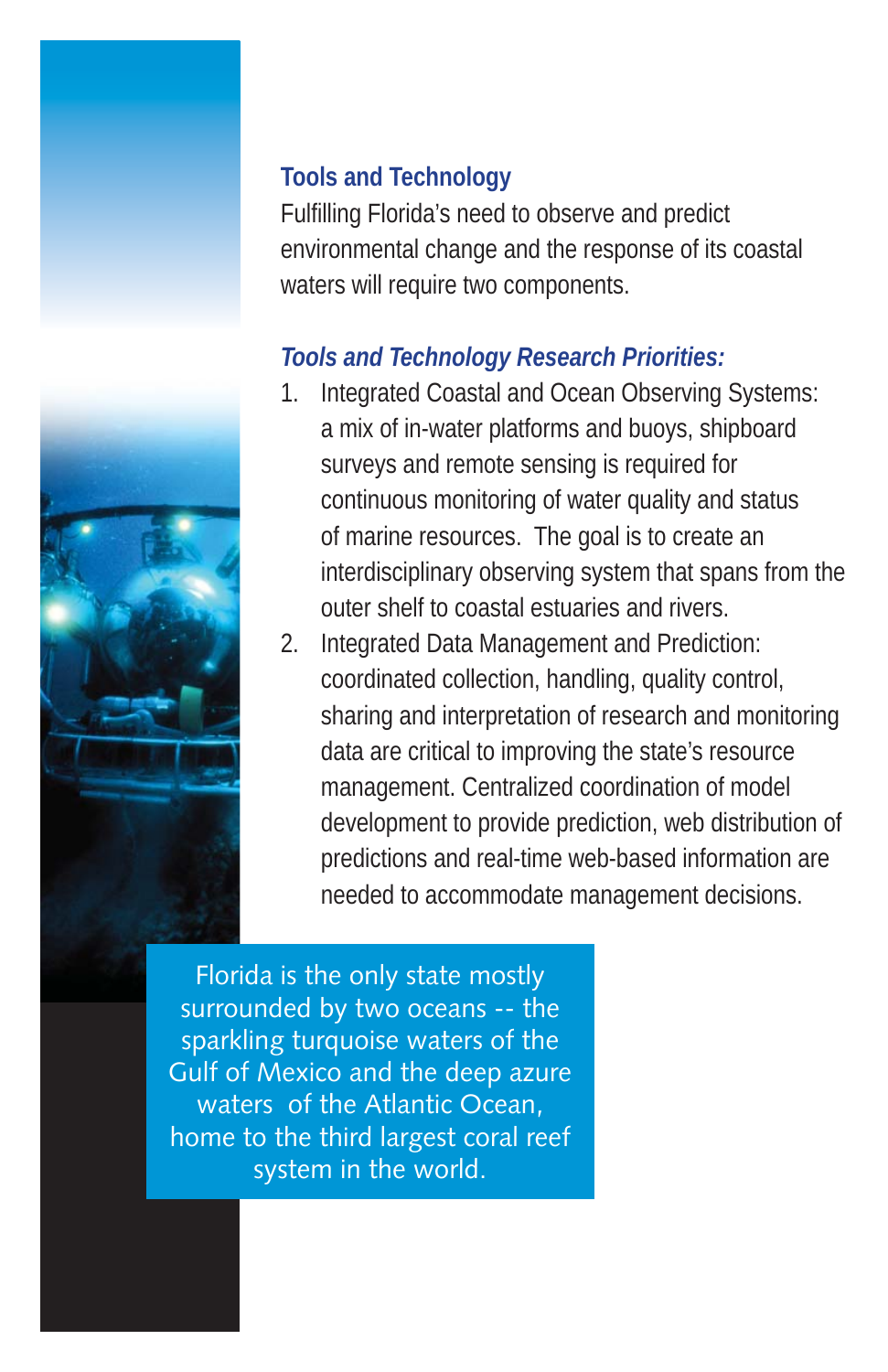Conclusion **Our oceans hold 97 percent of the** Earth's water, drive climate and weather, generate more than 70 percent of the oxygen we breathe, supply our fresh water through rain, provide food, and are a deep source of inspiration to many. Working together across local, state and international borders, Florida is further demonstrating its commitment to protecting a most remarkable treasure – the world's oceans.